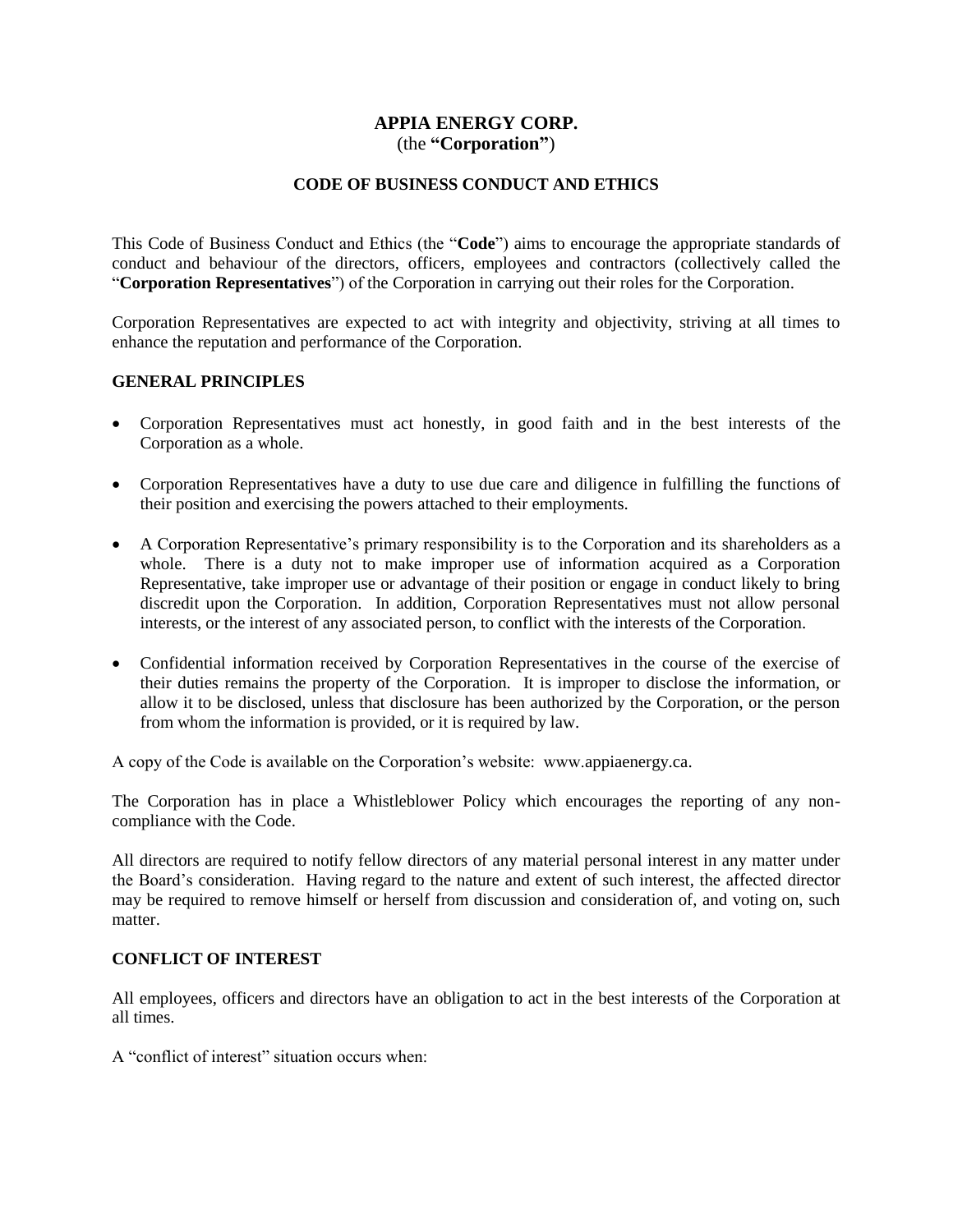- the private interests of an employee, officer or director improperly interferes with the interests of the Corporation;
- an employee, officer or director takes actions or has private interests that may make it difficult to perform his or her Corporation work objectively and effectively; or
- an employee, officer or director may have cause to make decisions based on personal gain rather than in the interests of the Corporation.

The Corporation views breaches of this Code as serious misconduct. Where the personal interests of an employee, officer or director or the interests of their family or associates may conflict with those of the Corporation, then the employee, officer or director must immediately disclose such conflict to the Corporate Secretary. The Corporate Secretary has the responsibility to report the breach to the appropriate senior management and to advise the Corporation Representative of the outcome and actions implemented. If a conflict of interest exists and there is no failure of good faith on the part of the employee, officer or director, the Corporation's policy will generally be to allow a reasonable amount of time for the Corporation Representative to correct the situation in order to prevent undue hardship or loss.

If an employee, officer or director becomes aware of a material transaction or relationship (including those involving family members or associates) that could reasonably be expected to give rise to a conflict of interest, he or she should discuss the matter promptly with the Corporate Secretary or the Corporation's outside legal counsel.

Any employee, officer or director who, in good faith, reports a breach or a suspected breach will not be subject to any retaliation or recrimination for making that report.

An employee, officer or director who breaches the policies outlined in the Code may be subject to disciplinary action, including, in the case of serious breaches, dismissal.

## **DIRECTORS**

The following additional comments apply to directors of the Corporation and aim to ensure directors have a clear understanding of the Corporation's expectations of their conduct.

## **Fiduciary duties**

All directors have a fiduciary relationship with the Corporation and with the shareholders of the Corporation. A director occupies a unique position of trust with the shareholders of the Corporation, which makes it unlawful for directors to improperly use their position to gain advantage for themselves.

Each director is expected to exercise skills commensurate with their level of knowledge and experience in order to increase the value of the Corporation for the benefit of shareholders of the Corporation as a whole.

#### **Duties of directors**

Each director must endeavour to ensure that the Corporation is properly managed so as to protect and enhance the interests of all of the Corporation's shareholders. To meet this obligation directors should:

at all times exercise due care in their duties;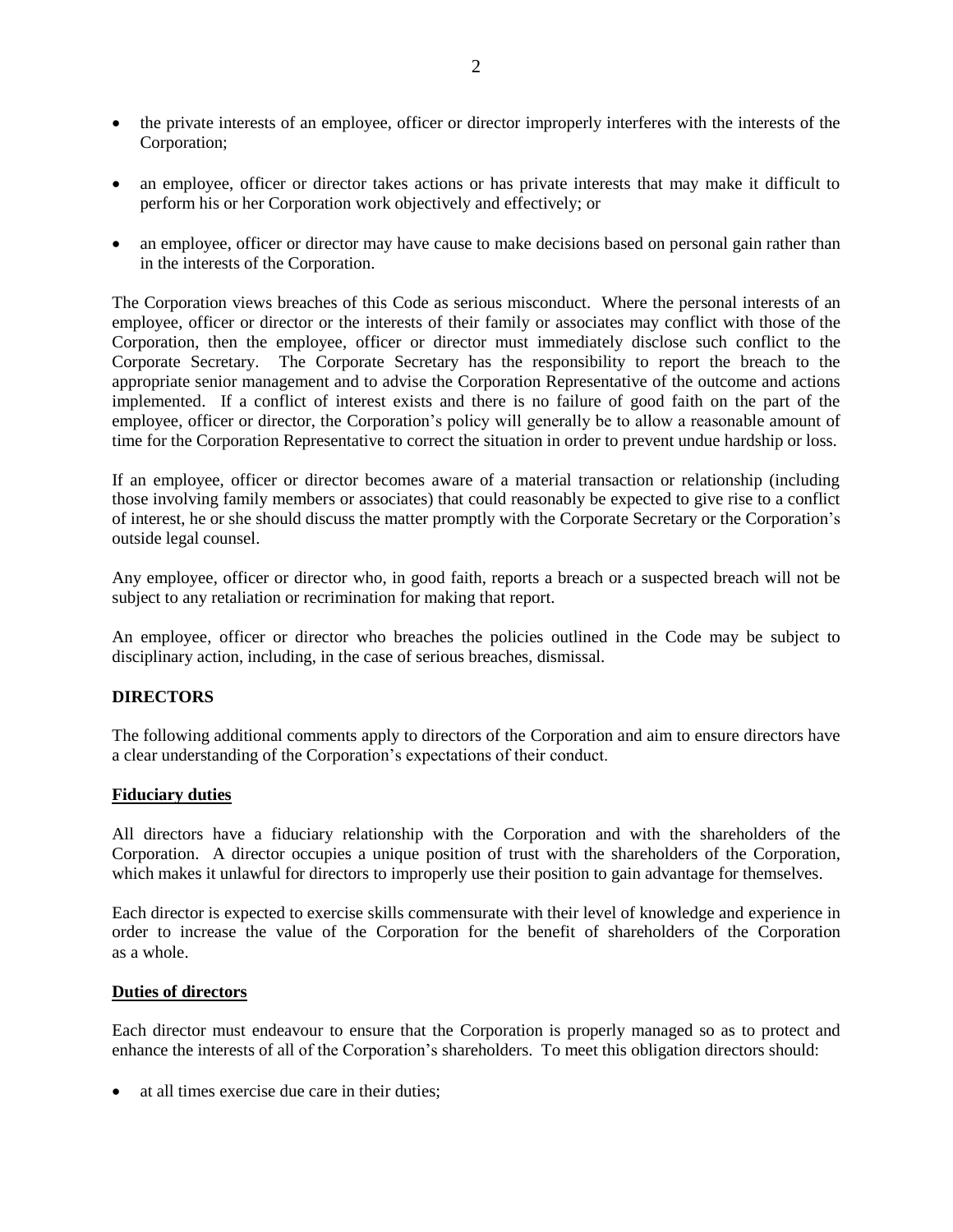- be diligent, thoroughly review all meeting materials, attend Board meetings and make themselves knowledgeable about the business of the Corporation and the physical and social environment in which it operates;
- ensure that shareholders, the TSX Venture Exchange and all applicable Canadian Securities Commissions are informed of all material matters which require disclosure;
- avoid or fully disclose conflicts of interest; and
- be impartial in their judgements and actions.

#### **INSIDER TRADING**

Fiduciary duty requires that Corporation Representatives do not improperly utilise their position for personal gain or for the gain of their families or associates.

Therefore information concerning the activities or proposed activities of the Corporation, which is not public and which could materially affect the price of the Corporation's shares, must not be used for any purpose other than valid Corporation requirements.

Each Corporation Representative is required to ensure that information in their possession, and which would affect the price of the Corporation's shares, is transmitted only to those with a need to know for the proper discharge of their duties on behalf of the Corporation.

#### **STAKEHOLDERS**

The Board recognizes that the primary stakeholders in the Corporation are its shareholders. Other legitimate stakeholders in the Corporation include employees, service providers, joint venture partners, optionors or optionees under agreements relating to the Corporation's resource properties and the general community.

The Corporation's primary objective is to create shareholder wealth through the exploration, development and operation of resource projects.

The Corporation is committed to conducting all its operations in a manner which:

- protects the health and safety of all employees, contractors and community members;
- recognizes, values and rewards the individual contribution of each employee or contractor;
- achieves a balance between economic development, maintenance of the environment and social responsibility;
- maintains good relationships with suppliers, service providers and the local community; and
- is honest, lawful and moral.

All Corporation Representatives are expected to act with the utmost integrity and objectivity, striving at all times to enhance the reputation and performance of the Corporation.